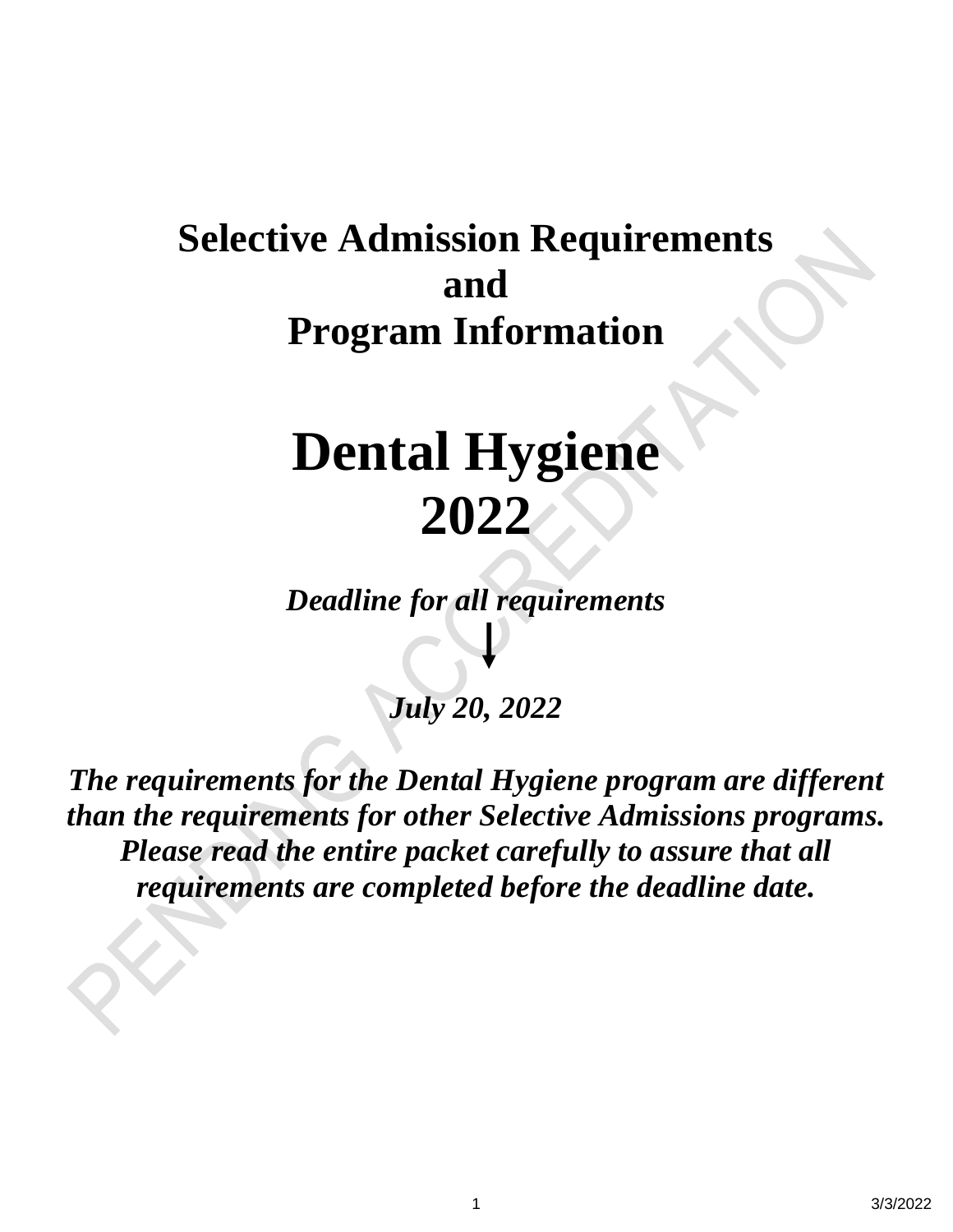#### **MACOMB COMMUNITY COLLEGE SELECTIVE ADMISSION REQUIREMENTS Anticipated Start October 10, 2022 OR January 9, 2023 Pending Accreditation Approval**

#### **Deadline for ALL requirements is July 20, 2022**

To be considered for admission to the **DENTAL HYGIENE** program, students are required to complete ALL requirements. All appropriate documentation must be on file with the Records and Registration Office by **July 20, 2022** for the Dental Hygiene program that begins Fall 2022/Winter 2023. Macomb's Selective Admission programs have admission requirements that are considerably different than other Macomb programs.

It is encouraged that students review the Dental Hygiene Selective Requirements video. The video will review the application process, program prerequisites and requirements. Refer to the video link located on the Selective Admissions webpage**.** Contact the Counseling and Academic Advising Office at 586.445.7999 for further program information.

\*Note - Macomb Community College is currently seeking accreditation for the Dental Hygiene program. \*\*All dates are subject to change pending program accreditation.

#### **REQUIREMENTS**

#### 1. **COMPLETE PREREQUISITES**

The following courses must be completed by July 20, 2022 prior to the application deadline of July 20, 2022. Candidates must successfully complete the following courses, or their equivalents at another accredited institution, as defined by Macomb Community College with a punitive grade of C (2.0 GPA) or better prior to the deadline date of July 20, 2022. A punitive grade is one that affects the grade point average. A grade of C- is not acceptable. A GPA will be calculated on the prerequisite courses.

**BIOL-2400 –** General Microbiology OR **BIOL-2730** Pathogenic Microbiology **BIOL-2710 –** Human Physiological Anatomy **ENGL-1180 –** Communication 1 OR **ENGL-1210 –** Composition 1 **CHEM-1050\*** - Introduction to General Chemistry (\*must meet math proficiency prerequisite requirement) **SOCY**-**1010** – Principles of Sociology **PSYC-1010** – Introductory Psychology

### 2. **SEND OFFICIAL TRANSCRIPTS**

Arrange for official college transcript(s), including College Board (CLEP & AP) and International Baccalaureate to be sent directly from **EACH** institution attended to [transcripts@macomb.edu.](mailto:transcripts@macomb.edu) **Macomb Community College transcripts are not required to be sent.** In order to meet the deadline of July 20, 2022, it is recommended that applicants request to have their current name, date of birth and Macomb ID number be posted on their transcript. Transcripts that are issued to the student will not be accepted.

#### 3. **SUBMIT SELECTIVE ADMISSION APPLICATION**

Submit a Dental Hygiene [application here.](https://app.perfectforms.com/PresentationServer/Form.aspx/Play/ezRmAgAp?f=ezRmAgAp) **If you are not a current or former student at Macomb Community College, you must also apply for admission and complete all admission steps.**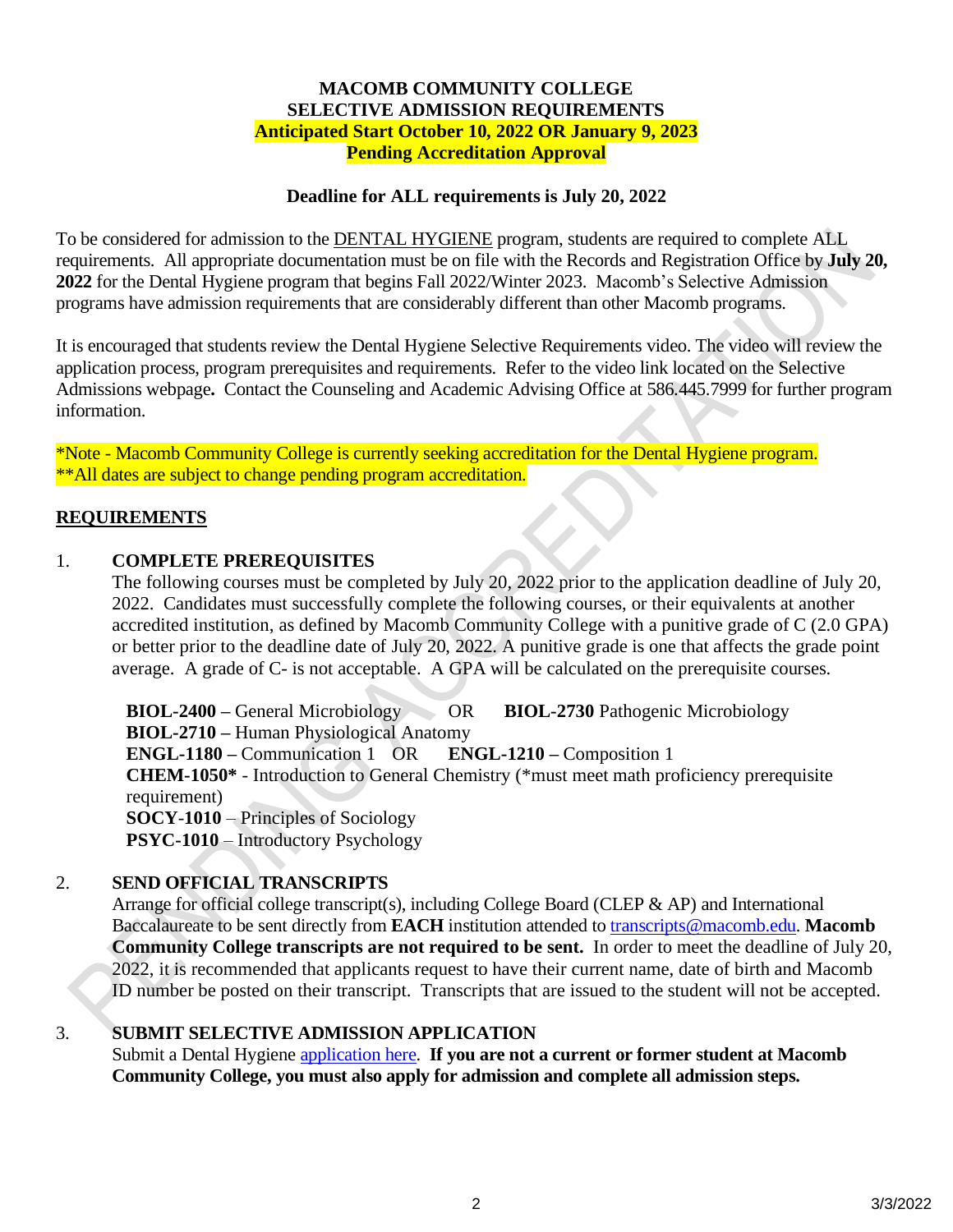# **RANKING**

All applicants whose documentation is complete and on file by the deadline date are ranked according to the following criteria. Available seats are filled in the same rank order. All prerequisite courses must be completed by the deadline date with a grade of C (2.0 GPA) or better to be ranked. If AP, CLEP and/or IB scores are used, the score is converted to a punitive grade and used for ranking.

➢ The GRADE POINT AVERAGE (GPA) of the six prerequisite courses (PSYC 1010, BIOL-2400 or BIOL-2730, BIOL-2710, ENGL-1180 or ENGL-1210, CHEM-1050 and SOCY-1010) are computed and weighted at 100%.

### **MANDATORY ORIENTATION FOR SUCCESSFULLY RANKED CANDIDATES: A mandatory**

**orientation will be held in September 2022. You must attend this orientation to be considered for the program. No other orientation will be offered; if you do not attend it will be understood that you are not interested in entering the program and your name will be removed as a candidate. If you are selected as an alternate candidate, you must also attend the mandatory orientation; no additional orientations will be held.**

#### **PROCESSING**

*Applicants will be ranked in the Dental Hygiene program ONLY if applied and completed all of the requirements to the program BEFORE THE JULY 20, 2022 DEADLINE DATE.*The processing of all applicants (including filing, computations, and ranking) takes approximately two months following the deadline date. At that time, all applicants are notified by mail of the admission decision, no later than September 9, 2022. Applicants who are not admitted may apply for the following year but will not be given preference by reason of having applied before.

Only those applicants selected for admission are required to submit a \$100.00 **non-refundable** fee to confirm acceptance into the program. Admission is conditional upon proof of health documentation required at the appropriate time by the Department of Health and Human Services, and upon attendance at the mandatory program orientation.

Note: Some or all of the admission criteria listed above may constitute change from the past policy. Macomb retains the prerogative of changing admission procedures and requirements. Furthermore, students and prospective students bear the responsibility for keeping informed of college procedures and requirements.

### **CRIMINAL BACKGROUND CHECKS AND DRUG SCREENS**

Macomb Community College's clinical partners may not accept students who have been convicted of certain crimes or test positive for certain drugs into a clinical learning environment. Therefore, students must undergo a Criminal Background Check and Drug Screen, at their own expense, through CastleBranch.com in order to be considered for admission to the Dental Hygiene Program.

NOTE: Do not order your criminal background check or drug screen at this time; students will get more information regarding the Criminal Background Check at the mandatory orientation.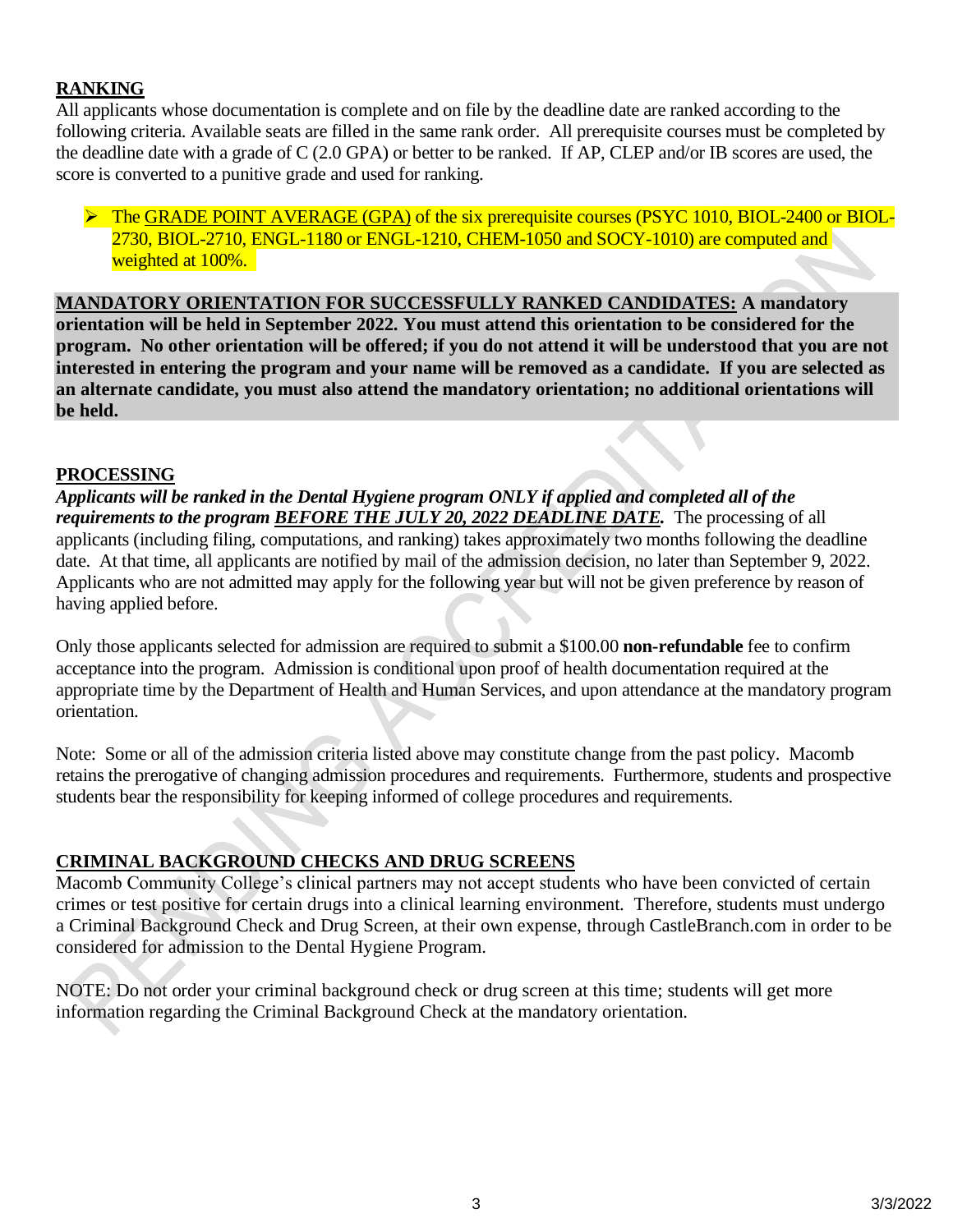# **DENTAL HYGIENE PROGRAM WAITING PERIODS**

Students are required to disclose any and all federal, state (including states other than Michigan) or local crimes for which the student has been convicted to the Associate Dean for the program the student wishes to enter. Convictions occurring before admission to the program must be reported to the Associate Dean prior to acceptance into the program. Convictions occurring after acceptance into the program must be reported to the Associate Dean immediately.

A student is not eligible for admission to the Dental Hygiene program for a period of years following completion of all terms and conditions of sentencing for conviction of certain crimes. The precise number of years a student must wait following sentencing depends upon the nature of the offense. Generally speaking, the more serious the offense, the longer the student must wait before eligibility is restored.

Macomb Community College has adopted the waiting periods specified in MCL 330.1134a.

If a student has been convicted of a crime, the student should consult the Dental Hygiene Program Waiting Periods (table below) BEFORE seeking admission to the Dental Hygiene program to determine the specific waiting period, if any, applicable to that conviction. Failure to disclose conviction of a crime listed in MCL 330.1134a is grounds for immediate dismissal from the Dental Hygiene program. If a student is convicted of a crime listed in MCL 330.1134a while in the Dental Hygiene program, the student will be immediately dismissed from the program.

| <b>Waiting Period</b>                                                           | <b>Type of Crime</b>                                                                                                                                                                                                                                                                                                                                                                                                                                                                              |  |
|---------------------------------------------------------------------------------|---------------------------------------------------------------------------------------------------------------------------------------------------------------------------------------------------------------------------------------------------------------------------------------------------------------------------------------------------------------------------------------------------------------------------------------------------------------------------------------------------|--|
| <b>Lifetime Ban</b>                                                             | Felonies related to neglect or abuse of a patient in connection with the<br>delivery of health care<br>Felonies relating to health care fraud<br>Felonies related to the unlawful manufacture, distribution, prescription,<br>or dispensing of a controlled substance if the conviction was entered on<br>or after August 21, 1996<br>Adulteration of drugs or medicine injurious to health<br>Selling, distributing, delivering or furnishing product containing ephedrine<br>or pseudoephedrine |  |
| 15 years<br>following<br>completion of all<br><i>terms and</i><br>conditions of | A felony involving intent to cause death or serious impairment of a body<br>function<br>A felony resulting in death or serious impairment of a body function<br>A felony involving the use of force or violence<br>A felony involving the threat of the use of force or violence                                                                                                                                                                                                                  |  |
| sentencing                                                                      | A felony involving cruelty or torture                                                                                                                                                                                                                                                                                                                                                                                                                                                             |  |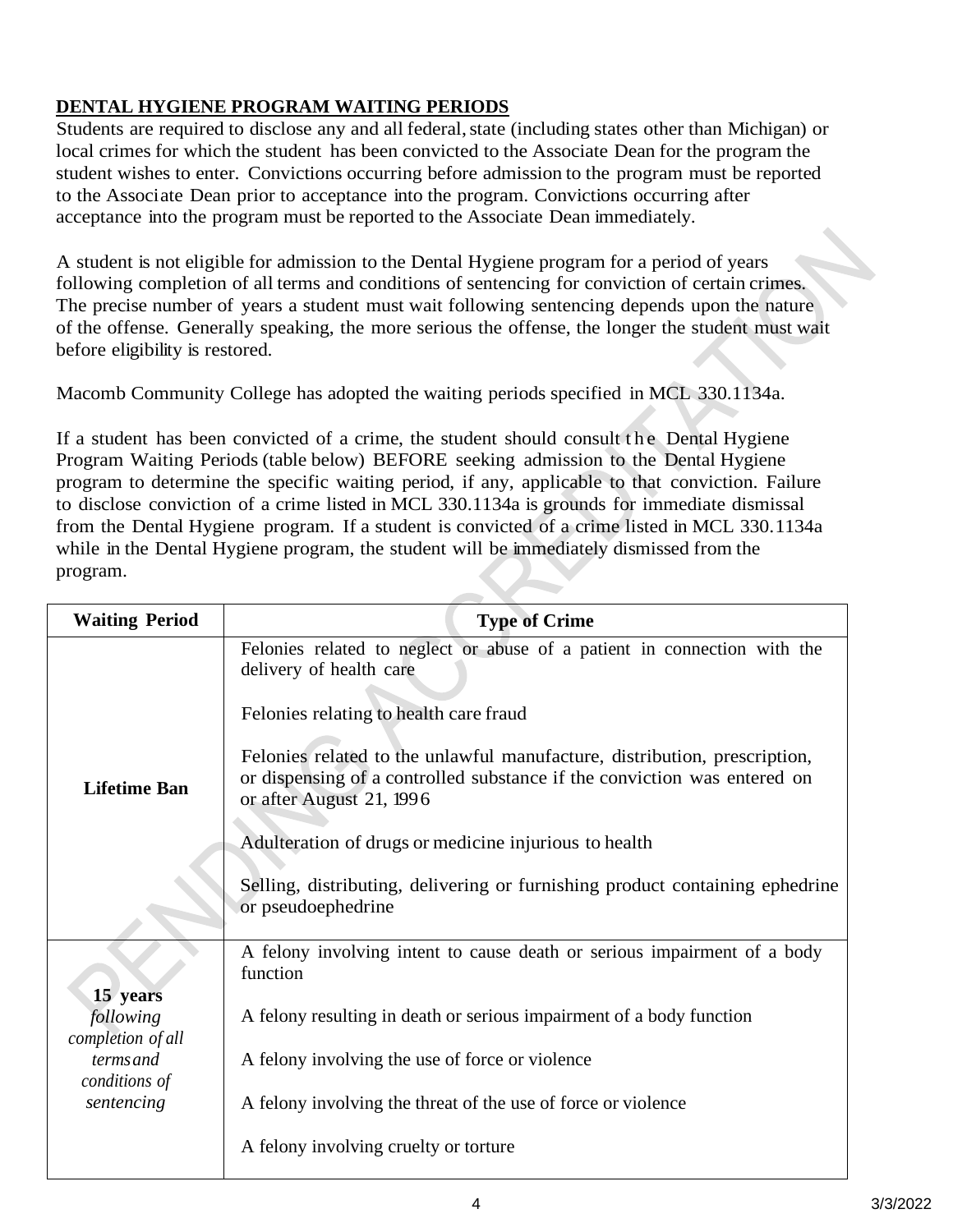|                                                                                     | A felony involving intentional or reckless harm to a vulnerable adult by a<br>caregiver or person with authority over a vulnerable adult      |
|-------------------------------------------------------------------------------------|-----------------------------------------------------------------------------------------------------------------------------------------------|
|                                                                                     | A felony involving criminal sexual conduct                                                                                                    |
|                                                                                     | A felony involving abuse or neglect                                                                                                           |
|                                                                                     | A felony involving the use of a firearm or dangerous weapon                                                                                   |
| 10 years<br>following completion<br>of all terms and<br>conditions of<br>sentencing | Any other felony, or attempt or conspiracy to commit a felony                                                                                 |
|                                                                                     | A misdemeanor involving the use of a firearm or dangerous weapon<br>with the intent to injure                                                 |
| 10 years<br>following the date of<br>conviction                                     | A misdemeanor involving the use of a firearm or dangerous weapon<br>that results in a personal injury                                         |
|                                                                                     | A misdemeanor involving the use of force or violence or the threat of the<br>use of force or violence                                         |
|                                                                                     | A misdemeanor involving intentional or reckless harm to a vulnerable<br>adult by a caregiver or person with authority over a vulnerable adult |
|                                                                                     | A misdemeanor involving criminal sexual conduct                                                                                               |
|                                                                                     | A misdemeanor involving cruelty or torture                                                                                                    |
|                                                                                     | A misdemeanor involving abuse or neglect                                                                                                      |
|                                                                                     | A misdemeanor involving cruelty if committed by someone who is less<br>than 16 years of age                                                   |
|                                                                                     | A misdemeanor involving home invasion                                                                                                         |
|                                                                                     | A misdemeanor involving embezzlement                                                                                                          |
| 5 years<br>following the date of<br>conviction                                      | A misdemeanor involving negligent homicide                                                                                                    |
|                                                                                     | A misdemeanor involving larceny                                                                                                               |
|                                                                                     | A misdemeanor of retail fraud in the second degree                                                                                            |
|                                                                                     | Any other misdemeanor involving assault, fraud, theft, or the<br>possession or delivery of a controlled substance                             |
| 3 years                                                                             | A misdemeanor for assault if there was no use of a firearm or                                                                                 |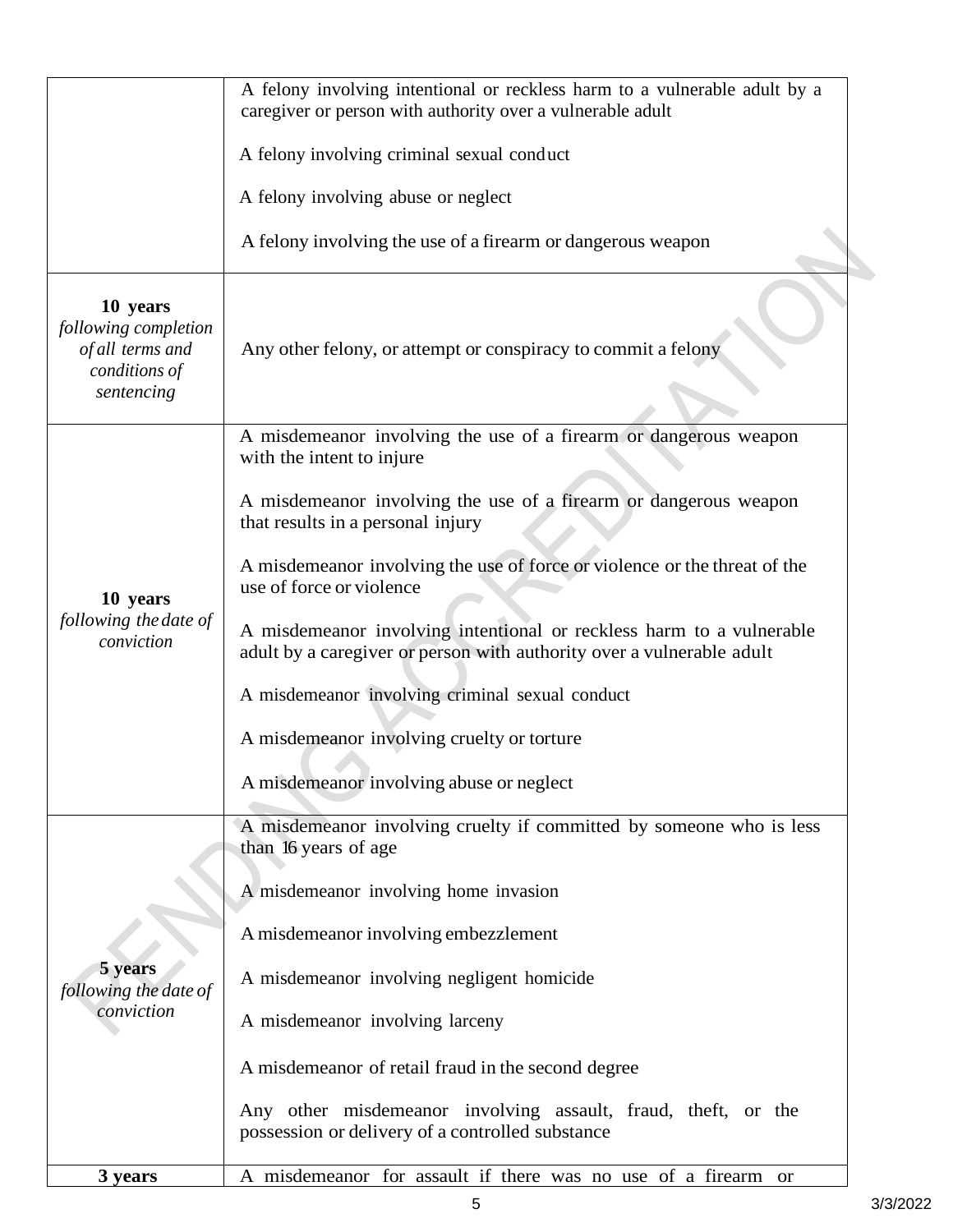| following the date<br>of conviction           | dangerous weapon and no intent to commit murder or inflict great<br>bodily injury                                                                                             |
|-----------------------------------------------|-------------------------------------------------------------------------------------------------------------------------------------------------------------------------------|
|                                               | A misdemean or of retail fraud in the third degree                                                                                                                            |
|                                               | A misdemean or involving the creation, delivery or possession with intent<br>to manufacture a controlled substance                                                            |
| 1 year<br>following the date<br>of conviction | A misdemeanor involving the creation, delivery or possession with<br>intent to manufacture a controlled substance if the individual was<br>under 18 at the time of conviction |
|                                               | A misdemeanor for larceny or retail fraud in the second or third<br>degree if the individual, at the time of conviction, is under the age of 16                               |

# **PHYSICAL EXAM AND IMMUNIZATION**

Students are required to complete a Dental Hygiene Program Medical Form which includes emergency contact information, medical information including medications and affirmation that the student's immunizations are complete. The clinic receptionist will update the form each semester. The following requirements are necessary for admission to and continued participation in the Dental Hygiene Program. All health care requirements MUST be completed within 6 WEEKS PRIOR to the start of the Dental Hygiene Program.

- Physical Exam
	- o A health history and physical exam must be obtained within six weeks of the start of the program. Any limitations as noted in the Dental Hygiene Performance Standards sections should be addressed on the Health and Physical Exam form.
	- o Part of the Student's Health History would include discussion of latex allergy/sensitivity. Having a history of allergy/sensitivity to chemicals/latex which could/might be used in the clinic/lab environment is a potentially life-threatening situation. This may limit or prohibit a student's ability to complete the clinical requirements of the Dental Hygiene Program as these products are still used in conjunction with health care Standard Precautions, in environments such as, but not limited to, Dental Science classrooms, lab, clinic and dental offices. In order to make an informed decision regarding one's exposure to latex in the health care field, those individuals with latex allergies/sensitivities should seek advice from their health care provider. This may require a lab test to verify whether there truly is an allergy versus contact dermatitis or another issue. Latex free gloves and certain equipment are provided in the clinic, lab, and radiography rooms to minimize exposure, but the environment may not be 100% latex-free.
- Immunization and Titers
	- o Immunization/Titer requirements for all student entering and progressing in the Health and Public Services programs at Macomb Community College must reflect what is required by the health care partners used for clinical rotations (this includes Hepatitis B and COVID vaccinations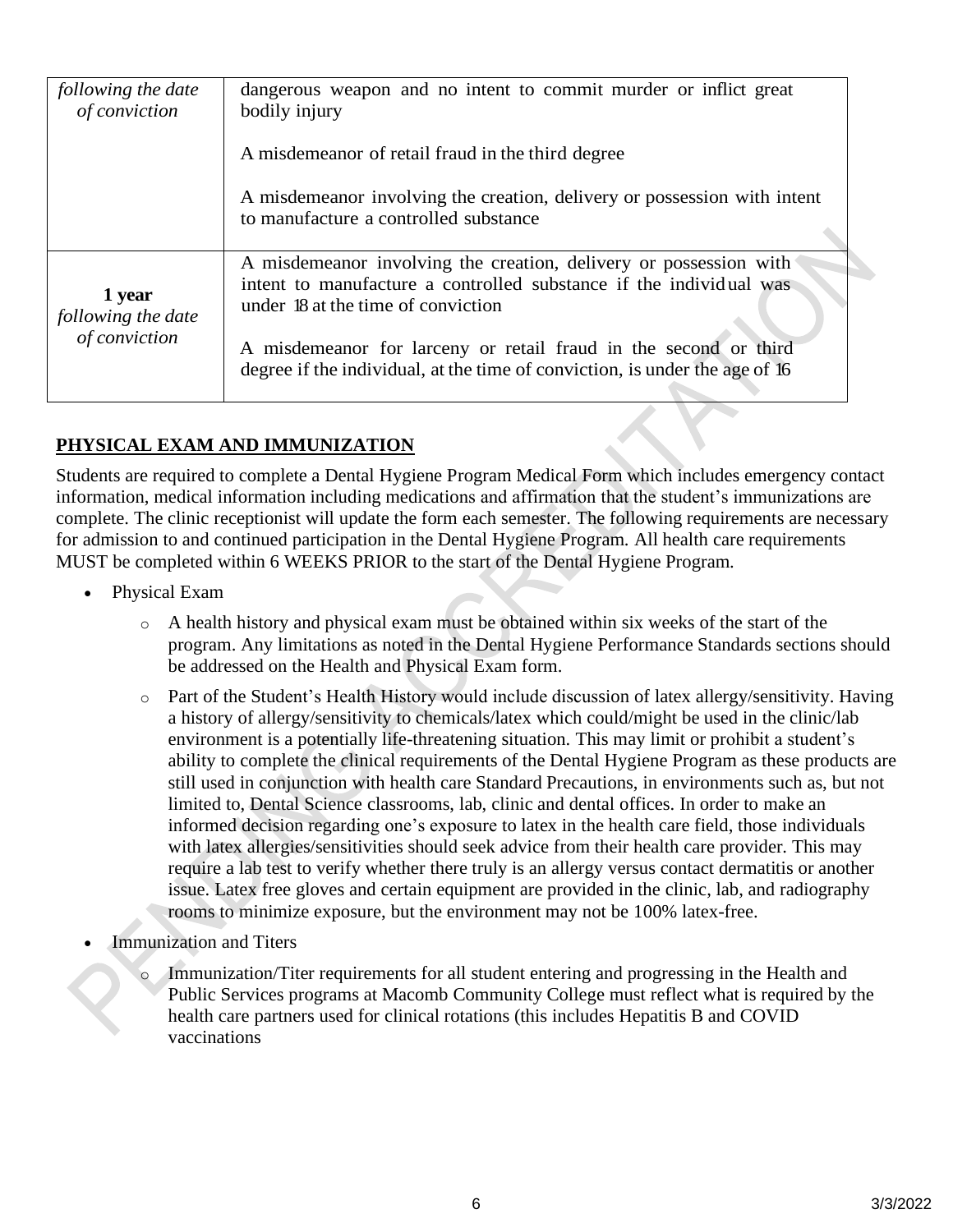The following presumptive evidence of immunity's is required from each student:

| Tuberculosis Skin | Written, valid documentation of skin test (PPD-T) within the last year and             |  |  |
|-------------------|----------------------------------------------------------------------------------------|--|--|
| Test/Chest X-ray  | REPEATED ANNUALLY/chest X-ray done every 5 years with valid                            |  |  |
|                   | copy of radiology report.                                                              |  |  |
| Rubella           | -Written, valid documentation of 2 doses over 28 days apart.                           |  |  |
| Rubeola           | -Laboratory evidence of immunity or disease $-$ IgG titer.                             |  |  |
| (Measles)         | -Birth before 1957 – recommended a series of two doses if titer does NOT               |  |  |
| Mumps (MMR)       | show positive immunity                                                                 |  |  |
| Varicella         | Written, valid documentation of 2 doses, $4-8$ weeks apart; titer (IgG)                |  |  |
|                   | could be used to show immunity if documentation of vaccine is not                      |  |  |
|                   | available.                                                                             |  |  |
| Hepatitis B       | Written, valid documentation of 2 doses, 4 weeks apart; third dose 5                   |  |  |
|                   | months after second; booster not necessary; titer (Hep B, AB) only valid               |  |  |
|                   | within 1-2 months after vaccination.                                                   |  |  |
| Tdap              | Written, valid documentation of dose given after 2005; written, valid                  |  |  |
|                   | documentation of Td every 10 years for routine booster after initial Tdap.             |  |  |
| Influenza         | Written documentation of annual seasonal TIV or QIV vaccine done prior                 |  |  |
|                   | to October 15 <sup>th</sup> . Health care workers should not receive LAIV due to viral |  |  |
|                   | shedding.                                                                              |  |  |

# **MACOMB COMMUNITY COLLEGE DENTAL HYGIENE PROGRAM GOALS**

- 1. Through appropriate and current educational methodologies, prepare graduate to be competent and qualified dental hygiene professionals.
- 2. The graduate will assume an entry-level role in the dental hygiene profession and provide quality, individualized dental hygiene care to diverse populations.
- 3. The graduate will incorporate lifelong learning, professionalism, ethical decisions, and leadership skills in fulfillment of their role in the dental practice.
- 4. The graduate will serve as a resource for oral health promotion and oral disease prevention in the healthcare community.

# **DENTAL HYGIENE CURRICULAR CONTENT\***

| <b>PROGRAM SEMESTERS</b><br><b>Semester 1 (Fall)</b> |
|------------------------------------------------------|
| DNHY 1110 Dental Anatomy/Histology**                 |
| DNHY 1112 Principles (Intro to) of Dental Hygiene    |
| DNHY 1114 Radiology                                  |
| DNHY 1115 Preclinical Dental Hygiene and Theory      |
| <b>Semester 2 (Winter)</b>                           |
| <b>DNHY</b> 1210 Periodontics                        |
| DNHY 1212 Pharmacology for the Dental Hygienist      |
| DNHY 1214 Clinic Theory I                            |
| DNHY 1215 Clinical Dental Hygiene I                  |
| Semester 3 (Summer-12 weeks)                         |

 $\tilde{a}$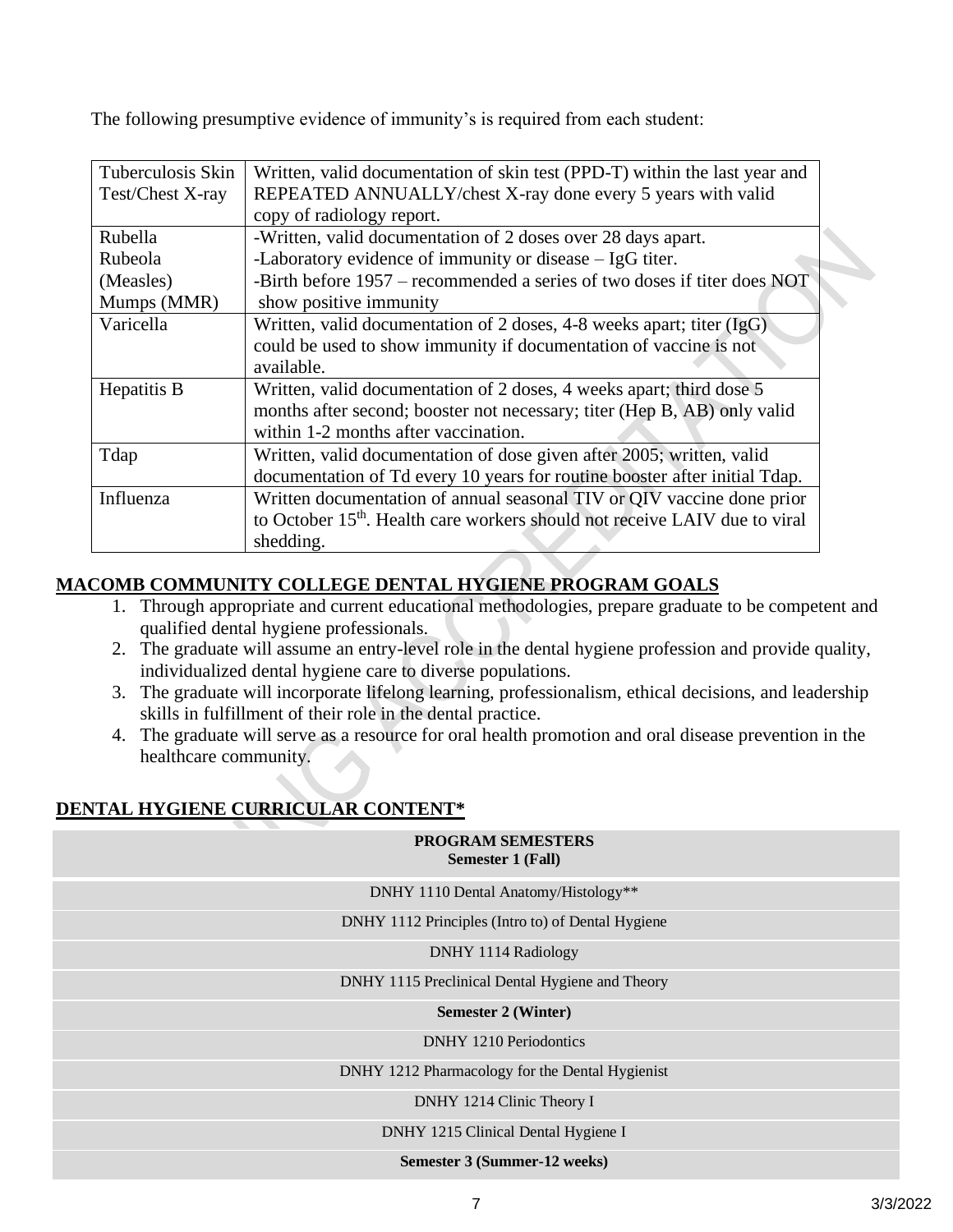|                                | <b>BIOL 1400 Fundamentals of Nutrition</b>                         |  |
|--------------------------------|--------------------------------------------------------------------|--|
|                                | DNHY 1310 Pain Control for the Dental Hygienist                    |  |
|                                | DNHY 1312 Dental Materials                                         |  |
|                                | DNHY 1314 Clinic Theory II                                         |  |
|                                | DNHY 1315 Clinical Dental Hygiene II                               |  |
|                                | <b>Semester 4 (Fall)</b>                                           |  |
|                                | SPCH 1060 Speech Communication or SPCH 1010 Intro to Communication |  |
|                                | DNHY 2010 General/Oral Pathology                                   |  |
|                                | DNHY 2012 Community Dental Hygiene                                 |  |
|                                | DNHY 2014 Clinic Theory III                                        |  |
|                                | DNHY 2015 Clinical Dental Hygiene III                              |  |
|                                | <b>Semester 5 (Winter)</b>                                         |  |
|                                | PHIL 2100 Introduction to Ethics                                   |  |
|                                | <b>DNHY 2020 Patient Management Capstone</b>                       |  |
|                                | <b>DNHY 2022 Practice Management</b>                               |  |
|                                | DNHY 2024 Clinic Theory IV                                         |  |
|                                | DNHY 2025 Clinical Dental Hygiene IV                               |  |
| *Program Start – Fall Semester | $\sim$                                                             |  |

# **COURSE TRANSFER ABILITY**

#### **TO Macomb Community College**

The following are the academic guidelines related to the transfer of courses/credits to Macomb Community College submitted as a joint guideline proposal from The Learning Unit and Student Services.

Only those credits earned at colleges and universities accredited by one of the regional accrediting agencies will be considered for transfer. Regional accreditation does not automatically result in transferability of coursework. When the coursework has been completed at a college or university outside the United States, the college or university must be an officially recognized tertiary institution through:

- [The Department of Education](http://ope.ed.gov/accreditation/Search.aspx)
- The Council [for Higher Education Accreditation](http://www.chea.org/)

Final recognition and posting of transfer courses on the student's academic record at Macomb Community College will follow receipt of an "**official**" transcript of course work sent from the previous institution (s) and the applicant's admission to Macomb Community College.

• [Macomb Community College -](https://www.macomb.edu/about-macomb/college-policies/administrative/transfer-credit.html) Transfer Credit

### **FROM Macomb Community College**

The University Center at Macomb is a unique transfer destination located on Center Campus in Clinton Township. It offers students, and the community, more than 60 programs through partnerships with 11 colleges and universities, providing access to upper-level bachelor's, master's and doctoral degree programs.

[Macomb Community College -](https://www.macomb.edu/future-students/choose-program/transfer-opportunities/index.html) Transfer Opportunities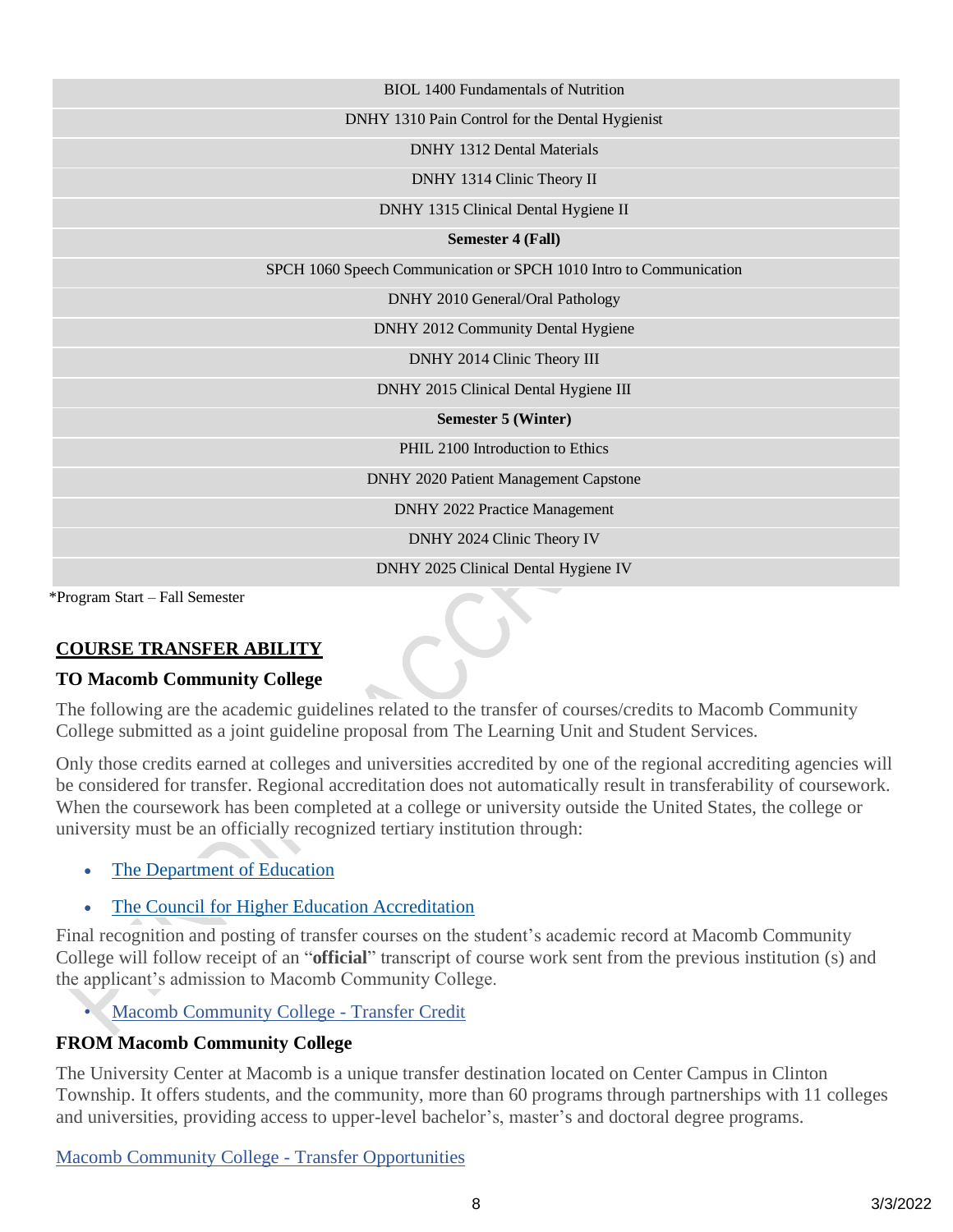### **University Center Partners**

- [Central Michigan University](https://www.macomb.edu/future-students/choose-program/university-center/central-michigan-university.html)
- **[Detroit Mercy](https://www.macomb.edu/future-students/choose-program/university-center/detroit-mercy.html)**
- **[Ferris State University](https://www.macomb.edu/future-students/choose-program/university-center/ferris-state-university.html)**
- [Madonna University](https://www.macomb.edu/future-students/choose-program/university-center/madonna-university.html)
- [Michigan State](https://www.macomb.edu/future-students/choose-program/university-center/michigan-state-university.html) University (College of Osteopathic Medicine only)
- [Northwood University](https://www.macomb.edu/future-students/choose-program/university-center/northwood-university.html)
- **[Oakland University](https://www.macomb.edu/future-students/choose-program/university-center/oakland-university.html)**
- **[Rochester University](https://www.macomb.edu/future-students/choose-program/university-center/rochester-university.html)**
- [Walsh](https://www.macomb.edu/future-students/choose-program/university-center/walsh-college.html)
- [Wayne State University](https://www.macomb.edu/future-students/choose-program/university-center/wayne-state-university.html)
- [Western Michigan University](https://www.macomb.edu/future-students/choose-program/university-center/western-michigan-university.html)

# **DENTAL HYGIENE SCOPE OF PRACTICE**

Dental hygienists work in a variety of settings delivering clinical care. Every state enacts their own laws determining the services dental hygienists can perform, the settings in which they can practice, and the supervision under which they practice.

 $\sim$ 

Scope of Practice | ADHA - [American Dental Hygienists Association](https://www.adha.org/scope-of-practice)

# **DENTAL HYGIENE PRACTICE ACT OVERVIEW BY STATE**

[ADHA\\_Practice\\_Act\\_Overview\\_7-2021.pdf](https://www.adha.org/resources-docs/advocacy/practice-issues/scope-of-practice/ADHA_Practice_Act_Overview_7-2021.pdf)

# **VARIATION OF DENTAL HYGIENE SCOPE OF PRACTICE BY STATE**

[Variation in Dental Hygiene Scope of Practice by State | Oral Health Workforce Research Center](https://oralhealthworkforce.org/resources/variation-in-dental-hygiene-scope-of-practice-by-state/)

# **EMPLOYMENT OPPORTUNITIES**

Nationally the need for dental hygiene care continues to grow. A wide array of job opportunities are available for dental hygiene graduates. Along with the traditional clinical role as a dental hygienist, graduates may choose to work in education, research, administration, consumer advocation, and/or pharmaceutical sales. Although the pending program will place special emphasis on educating the clinical hygienist, each of the previously mentioned roles are incorporated into the theoretical framework and practical experiences of the curriculum.

# **BLOOD BORNE PATHOGENS, INFECTIOUS DISEASES, PREGNANCY, AND RADIATION SAFETY POLICIES**

### **BLOOD BORNE PATHOGENS**

All pre-dental hygiene students, students in the program, faculty, staff and patients who present with a medical history positive for blood borne infectious diseases will be serviced following all the guidelines of the Americans with Disabilities Act. All Occupational Safety and Hazard Association (OSHA) guidelines, as well as state requirements, will be strictly adhered to and standard precautions followed on every patient.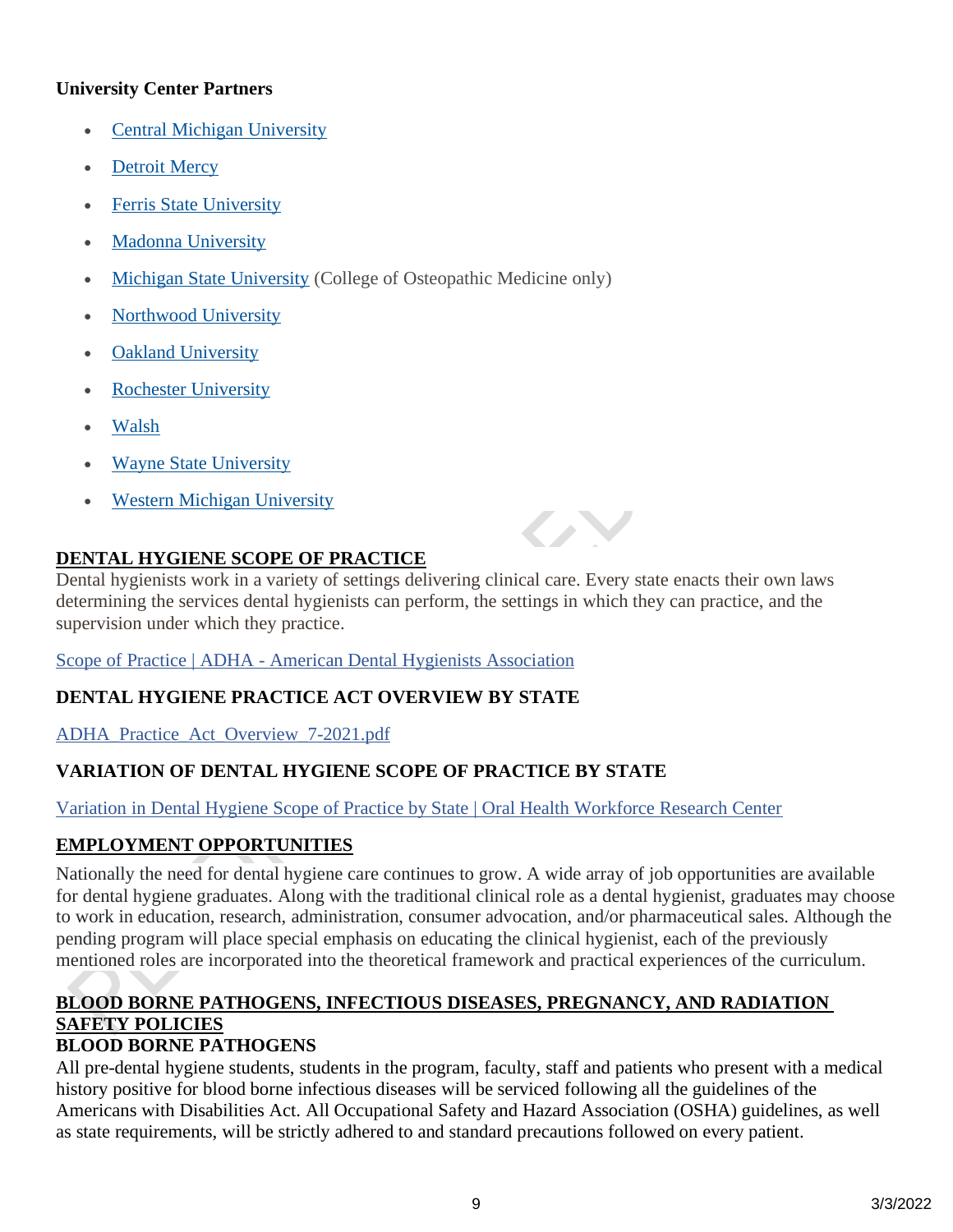Specific guidelines exist for healthcare facilities to reduce significant risk of infection of employees exposed to infectious body fluids or tissue from infected persons or animals. Dental personnel and patients may be exposed to a wide variety of microorganisms in the blood and saliva of patients in the dental operatory. Infectious agents may be transmitted in dental practice by blood or saliva through direct contact, droplet nuclei, or aerosols. Indirect transmission is also possible by contaminated instruments. Patients and dental healthcare personnel may be the cause of cross contamination. The following set of infection control guidelines can be effective for preventing the spread of microorganisms found in blood and body fluids.

The Blood borne Pathogens Standard issued by the U.S. Occupational Safety and Health Administration (OSHA), is the latest in a series of health standards. In this state, the Michigan Occupational Safety and Health Act (MIOSHA) is the authority under which safety and health regulations are promulgated and enforced. Since Michigan has its own program, Michigan dental personnel must comply with the MIOSHA counterpart to the Blood borne Pathogens Standard, known as the "Michigan Blood borne Infectious Disease Rules" Contained within these guidelines are found mechanisms used to ensure adequate asepsis; protocols for dealing with potentially hazardous procedures, materials, and wastes; procedures for monitoring the compliance with these protocols; and a review and evaluation schedule for evaluating the success of these guidelines

### **RADIATION SAFETY**

The Dental Hygiene Program follows ALARA (As Low As Reasonably Achievable) guidelines to provide the best diagnostic images while minimizing patient exposure to ionizing radiation. IN accordance with ALARA the following rules shall always be abided by:

\*No individuals, including students, will be exposed to radiation for teaching purposes. Therefore, patients will not be subjected to radiographic retakes solely for the students to demonstrate technical competency.

\*No radiographs will be taken without an expected diagnostic advantage to the individual.

\*Authorization for radiographs is given by the supervising dentist or the patient's dentist of record following a comprehensive dental and medical history.

\*If radiographs are recent and available, they will be evaluated prior to taking new radiographs.

\*It is up to the discretion of the supervising dentist whether to prescribe radiographs on clinic patients. \*All retakes must be directly supervised by a faculty member.

\*The radiographic operatories are constructed with double thick dry wall to restrict radiation exposure to individuals nearby and in the clinic areas.

\*Dental hygiene students and faculty can make an exposure once properly positioned behind the operatory wall.

\*All patients will be required to wear a lead apron and a thyroid collar.

\*A radiography logbook, located in the radiographic area, is maintained and monitored by the radiography instructor/faculty. Included will be the date, student's name, patient's name, the number and type of images, also indicating if an image was a retake.

\*All students and faculty follow appropriate image exposing techniques and factors necessary for proper viewing.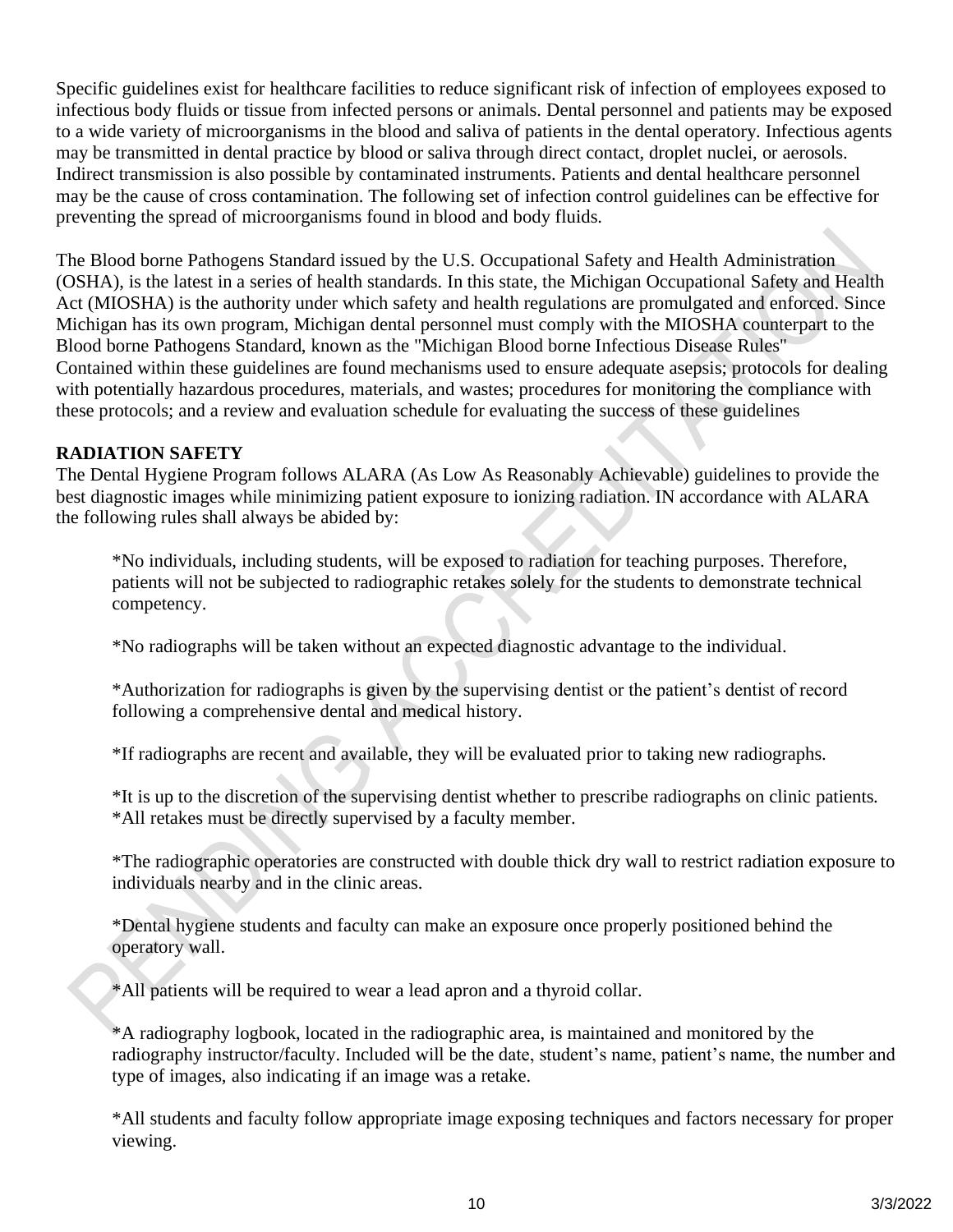\*All students and faculty respond to patient concerns about safety with factual knowledge, scientific data, and utilization of critical thinking skills.

\*Infection control procedures are extremely important when taking radiographs. All infection control protocol must be strictly adhered to.

\*All radiographic equipment is certified by the State Department of Radiological Health and follows Michigan state codes.

## **PREGNANCY**

Pregnant students are not required to report their pregnancy to school officials. It is suggested that pregnant students seek information regarding her health and/or the health of the unborn child as it relates to the demands of the program of study. The programs Pregnancy Policy, outlines the risks associated with the dental setting, was provided with the admissions materials and a signed copy is retained in the students file with the Associate Dean. A copy may be obtained at the student's request at any time. Students who wish to declare their pregnancy may contact the Associate Dean or dental hygiene faculty. Due to the risks involved with pregnant students, Macomb Community College does not assume any liability for complications directly resulting from clinical practice.

Radiation has long been recognized as potentially to the fetus, as well as several other dental product fumes. Therefore, precautionary measures must be taken for pregnant patients and dental hygiene students. The National Council on Radiation Protection and Measurements recommends that the maximum per dose (MPD) equivalent to the embryo-fetus from occupational exposure to the expectant mother be limited to 0.5 REM for the entire gestational period. Through proper instruction of all safety precautions, personal monitoring and strict adherence to these precautions, it is possible to prevent fetal MPD levels from being surpassed.

The radiography portion of the dental hygiene program begins in the fall semester of the first year with a limited amount of exposures and continues into the second year. A student will not have course objectives and/or course criteria waived. However, an incomplete grade "I" may be given in certain courses if deemed necessary by the program faculty. Due to the importance of maintaining the prescribed rotation schedule for the program, the following policies have been set forth.

Should any student suspect pregnancy, the student is required to:

\*Notify the MCC Dental Hygiene Program Associate Dean immediately.

\*Within two weeks, submit a statement from her physician verifying pregnancy and expected due date. **The statement must include a physician's recommendation of the following options:** 

\*Immediate resignation from the program with the knowledge that readmittance at a future date. \*Continued full-time status, stating any physical limitations/restrictions.

The pregnant student will be required to abide by the following:

\*STRICT adherence to all safety precautions for protection purposes, including the standard procedures of standing behind double thick dry wall walls and maintaining 6' from the source of radiation.

\*Utilization of an operator lead apron when exposing radiographs.